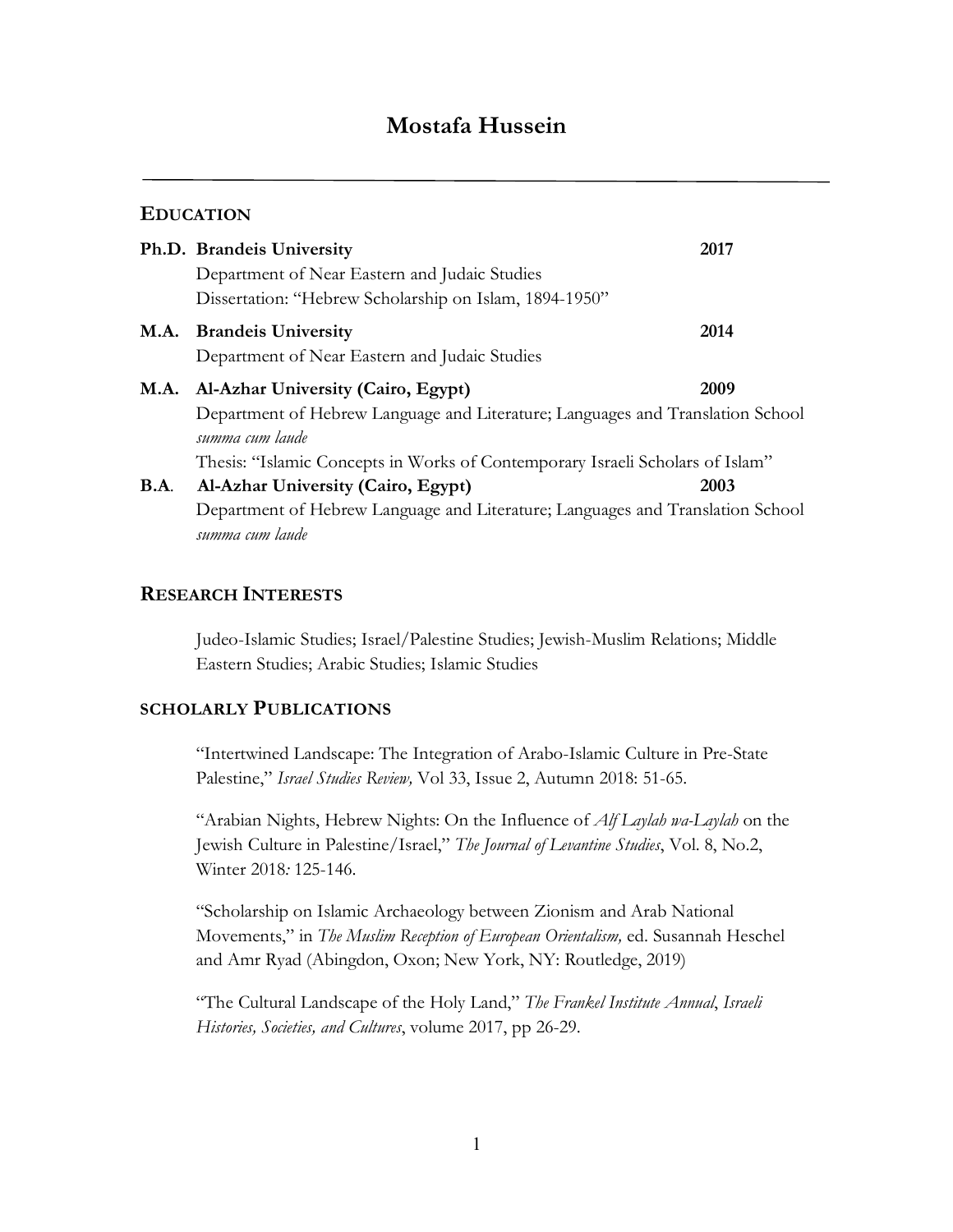"The Integration of Arabo-Islamic Culture into the Emergent Hebrew Culture in Late Ottoman Palestine," *Jewish Quarterly Review* Vol. 109, No. 3, Summer 2019, pp. 464-469.

"A Palimpsest: On Judeo-Islamic and Israel-Palestine Studies," in *AJS Perspectives: The Magazine of the Association for Jewish Studies*, (fall 2018), 22-24

## **NON-SCHOLARLY PUBLICATIONS**

"Arabic World Hebrew," *Mikan Ve'eylakh*, II, 2017, 49-52. (Hebrew)

## **MANUSCRIPT IN PROGRESS**

*Islam and Jewish Culture in Palestine, 1881-1948* (**Under contract with Princeton** 

#### **University Press**)

## **SCHOLARSHIPS AND FELLOWSHIPS**

| LSA Collegiate Fellow in Judaic Studies, University of Michigan                                                                                                              | <b>August 2019-</b> |
|------------------------------------------------------------------------------------------------------------------------------------------------------------------------------|---------------------|
| Fellow in the Society of Fellows in the Humanities, University of<br>Southern California                                                                                     | 2017-August<br>2019 |
| Andrew Mellon Dissertation Year Fellowship                                                                                                                                   | 2016-17             |
| Fellow at the Frankel Institute for Advanced Judaic Studies, Seminar<br>on "Israeli Histories, Cultures, and Societies: Comparative<br>Perspectives," University of Michigan | 2016-17             |
| Fellow at Schusterman Center for Israel Studies, Brandeis University                                                                                                         | 2011-16             |
| Fulbright Commission on Islamic Studies Program                                                                                                                              | 2011-14             |

#### **AWARDS**

Nahum and Anne Glatzer Endowed Prize in Near Eastern and Judaic Studies, Brandeis, for the best doctoral dissertation. May 2018.

Crown Center for Middle Eastern Studies, Travel Grant, Brandeis University, Summer 2016

Andrew Mellon Dissertation Year Fellowship March 2016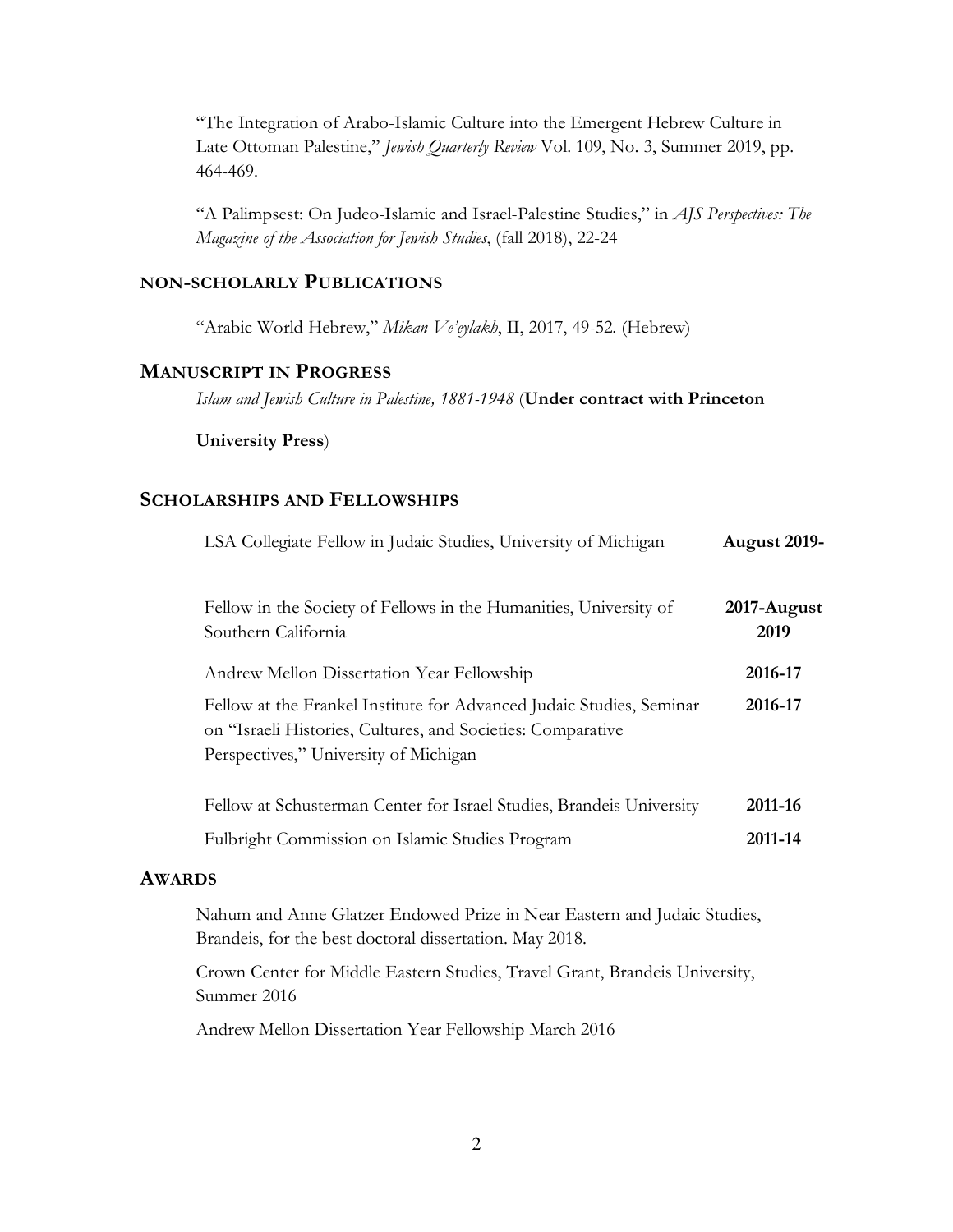Frieda Libby (Levinsky) Prize awarded by Brandeis University for outstanding paper on medieval Jewish and Islamic philosophy titled: "A Glimpse on the Averroesean Impact on Maimonides' Treatise '*The Guide of the Perplexed*'," May 31st, 2013

## **CONFERENCE AND WORKSHOP PRESENTATIONS:**

- "Cosmopolitan and non-Cosmopolitan Jews in Contemporary Arabic Literature in Egypt" in the workshop "Refiguring Loss: Arab/Amazigh Jews in Literature and Film," Williams College, MA April  $25<sup>th</sup>$ -27<sup>th</sup>, 2019.
- "Planting a Culture: Islam and Jews in Pre-state Palestine" in Conversations Across the Humanities, University of Southern California Society of Fellows, January 18<sup>th</sup>, 2019.
- "Islam and the Creation of a Jewish Culture in Palestine/Israel" The California Working Group on Jews in the Maghrib and the Middle East, USC, March 25<sup>th</sup>, 2018.
- "Drinking from an Islamicate Well: The Creation of Culture in Jewish Palestine," Luskin Center for History and Policy, UCLA, March 5<sup>th</sup>, 2018.
- "Hasan, Marcus, and Cohen: Redefining Literary Representations of Jews in Contemporary Egypt," Association for Middle Eastern Studies, Washington DC, December 2017.
- "Intertwined Landscape: On the Integration of Islamicate Culture in the Construction of Jewish Landscape in Palestine/Israel," Association for Israel Studies, Boston, June 2017.
- "David Yellin's Encounter with Arabo-Islamic Culture and the Study of the Land of Palestine," Schusterman Center for Israel Studies, Brandeis University, February 11, 2016
- "Abraham Shalom Yehuda and the Integration of Arabic Islamic Culture into the Hebrew Yishuv in Late Ottoman Palestine," for panel "Across the Divides: The Life and Work of Abraham S. Yahuda," Association for Jewish Studies Annual Meeting, Boston, MA, December 13-15, 2015
- "Leo Mayer's Encounter with Islamic Art and Archaeology in the Holy Land," for conference on "The Reception of European Orientalism in the East: Scholarly Encounters in India and the *Mashriq* during the Nineteenth and Twentieth Centuries," Dartmouth College, NH, November 14-15, 2015
- "Israel Studies in the Arab World between Two Dictums: 'Whosoever Learns People's Language Avoids Their Plot' and 'Know Your Enemy'' for panel "Israel Studies in the Arab World," Middle Eastern Studies Association Annual Meeting, Washington, DC, November 22-25, 2014

#### **PUBLIC LECTURES:**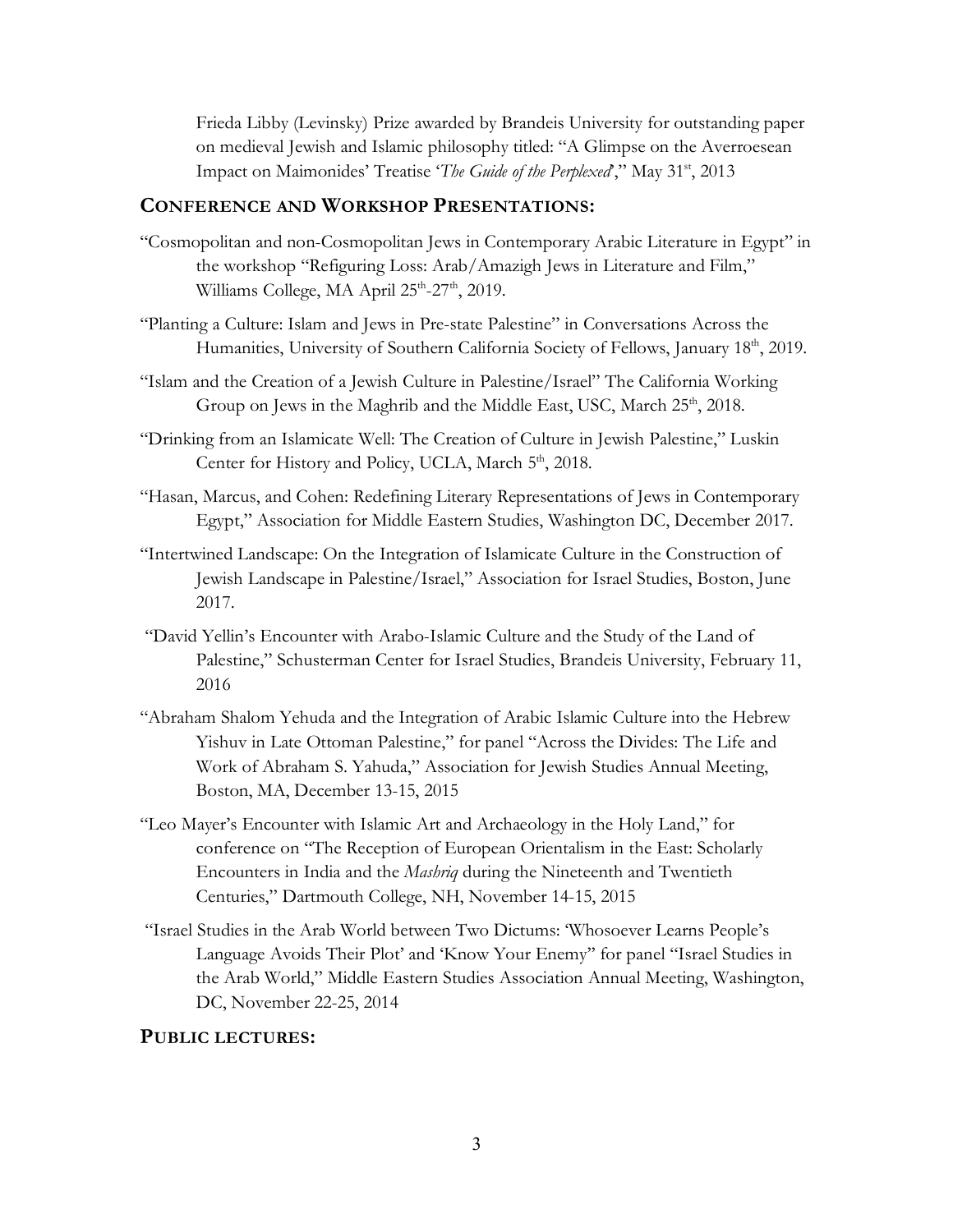"The Jewish Perception of the Qur'an and the Prophet Muhammad in the Holy Land," Casden Institute and the Department of Middle Eastern Studies, University of Southern California, November 15<sup>th</sup>, 2017.

"Islam and Jews in the Holy Land," The Y&S Nazarian Center for Israel Studies, University of California Los Angeles, October 25<sup>th</sup>, 2017

"Reviving the Past: Rethinking the Abrahamic Faiths in the Arabian Nights," The School of Religion, University of Southern California, October 18th, 2017

- "The Representation of Jews in the Arabian Nights," Near Eastern Studies, University of Michigan, March 9<sup>th</sup>, 2017
- "The Golden Age in Jewish History: Jewish Intellectual, Social, and Literary Achievements from 850 to 1250," Temple Shalom, Medford, Massachusetts, March 23, 2014
- "Undertaking Interfaith Dialogue: Hopes and Challenges," at the second annual Baptist-Muslim Summit organized by the Islamic Society in North America (ISNA), and the Andover Newton Theological School (ANTS) at the Islamic Center of Boston in Wayland, MA, December 1, 2012

## **RESEARCH ASSISTANTSHIPS:**

- Under the supervision of Jonathan Decter (Brandeis) for a project investigating Judeo-Arabic literature and a project investigating the religious and the cultural relationships between Judaism and Islam as depicted in Islamic heresiographical literature. 2013- 2014
- Under the supervision of Ilan Troen (Brandeis) for a project investigating the concept of "land" in medieval and modern Islamic thought and the implication for modern day Palestine/Israel, Fall 2013
- Under the supervision of Jonathan Decter (Brandeis) for projects investigating Islamic and Judaic polemic literature and aspects of the culture of Jews in the medieval Islamic world, 2012

#### **TEACHING AND MENTORSHIP**

*Courses Taught as Primary Instructor*

| <b>REL 137</b> | "Introduction to Islam," University of Southern California. Summer 2019    |             |
|----------------|----------------------------------------------------------------------------|-------------|
| GESM120        | "Jews and Arabs in Israel/Palestine," University of<br>Southern California | Spring 2019 |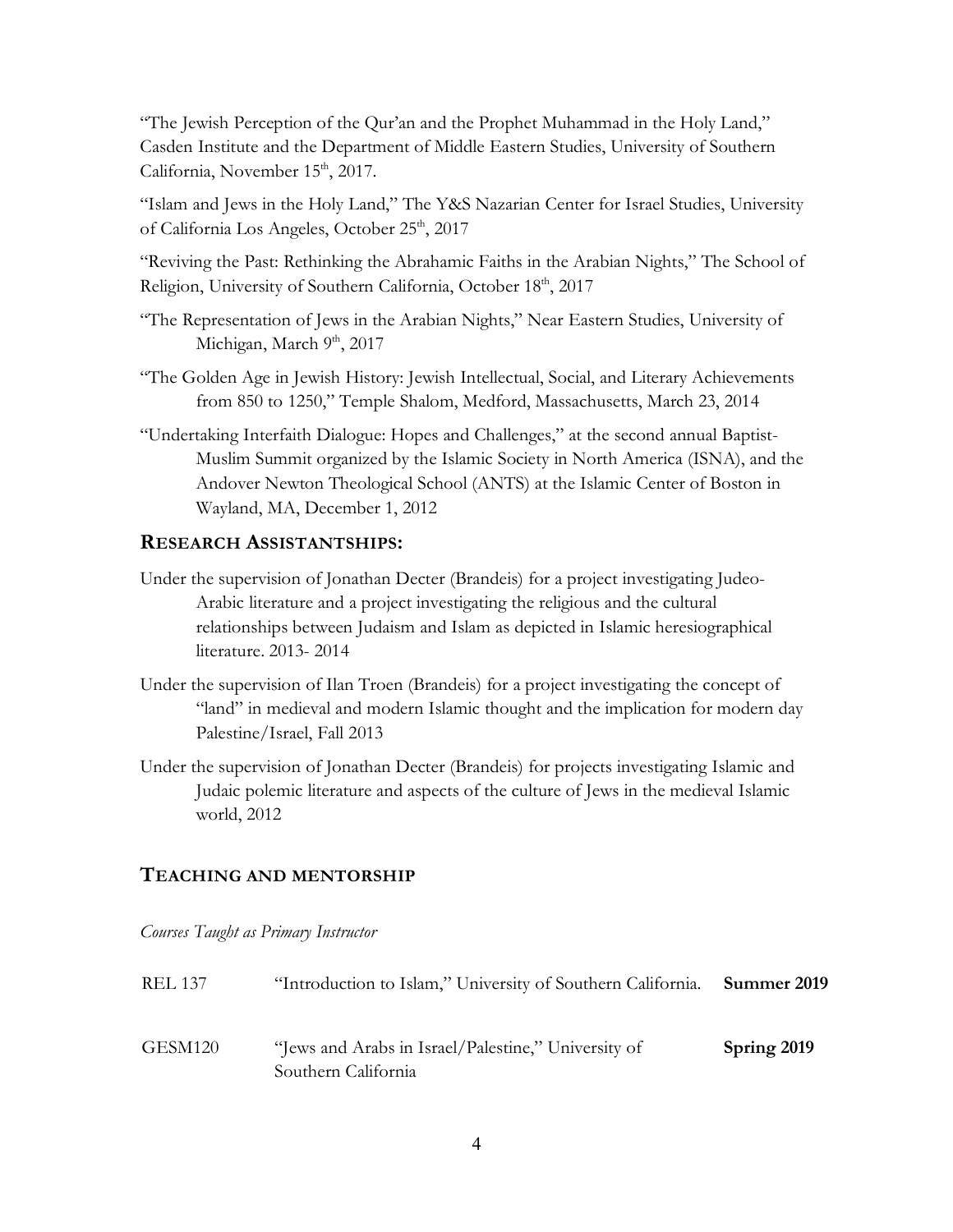| <b>REL 402</b>       | Cultural Heritage, Religion, and Politics in the Middle<br>East," University of Southern California                                             | Spring 2019      |
|----------------------|-------------------------------------------------------------------------------------------------------------------------------------------------|------------------|
| <b>REL 114</b>       | "The Mediterranean: A Religious History," University of<br>Southern California                                                                  | Spring 2018      |
| <b>NELC 2161</b>     | "Modern Middle Eastern and Arabic Literature," Boston<br>College, Department of Slavic and Eastern Languages and<br>Literatures, Boston College | Spring 2016      |
| ARBC 103b            | Middle Advanced Arabic: Contemporary Arab Media,"<br>Department of Near Eastern and Judaic Studies, Brandeis<br>University                      | Spring 2016      |
| ARBC 106a            | Advanced Arabic I: Contemporary Arabic Literature,"<br>Department of Near Eastern and Judaic Studies, Brandeis<br>University                    | <b>Fall 2015</b> |
| ARBC 103a            | Lower Advanced Arabic," Department of Near Eastern<br>and Judaic Studies, Brandeis University                                                   | <b>Fall 2015</b> |
| ARBC 20b             | Beginning Arabic II, Department of Near Eastern and<br>Judaic Studies, Brandeis University                                                      | Spring 2015      |
| ARBC 10a             | Beginning Arabic I, Department of Near Eastern and<br>Judaic Studies, Brandeis University                                                       | <b>Fall 2014</b> |
| Adv. Hebrew          | Department of Hebrew Language and Literature, Al-Azhar<br>University in Cairo                                                                   | Spring 2010      |
| Adv. Hebrew          | Hebrew-Arabic Translation, Department of Hebrew<br>Language and Literature, Al-Azhar University in Cairo                                        | <b>Fall 2010</b> |
| Lower Adv.<br>Hebrew | Al-Azhar University in Cairo, Department of Hebrew<br>Language and Literature                                                                   | Spring 2009      |
| Beg. Hebrew          | Department of Hebrew Language and Literature, Al-Azhar<br>University in Cairo                                                                   | <b>Fall 2009</b> |

## *Guest Lectures*

Lecture on "Jewish-Arab Encounter in Late Ottoman Palestine," in "GE Seminar 120: Jews and Muslims," USC September 24<sup>th</sup>, 2018.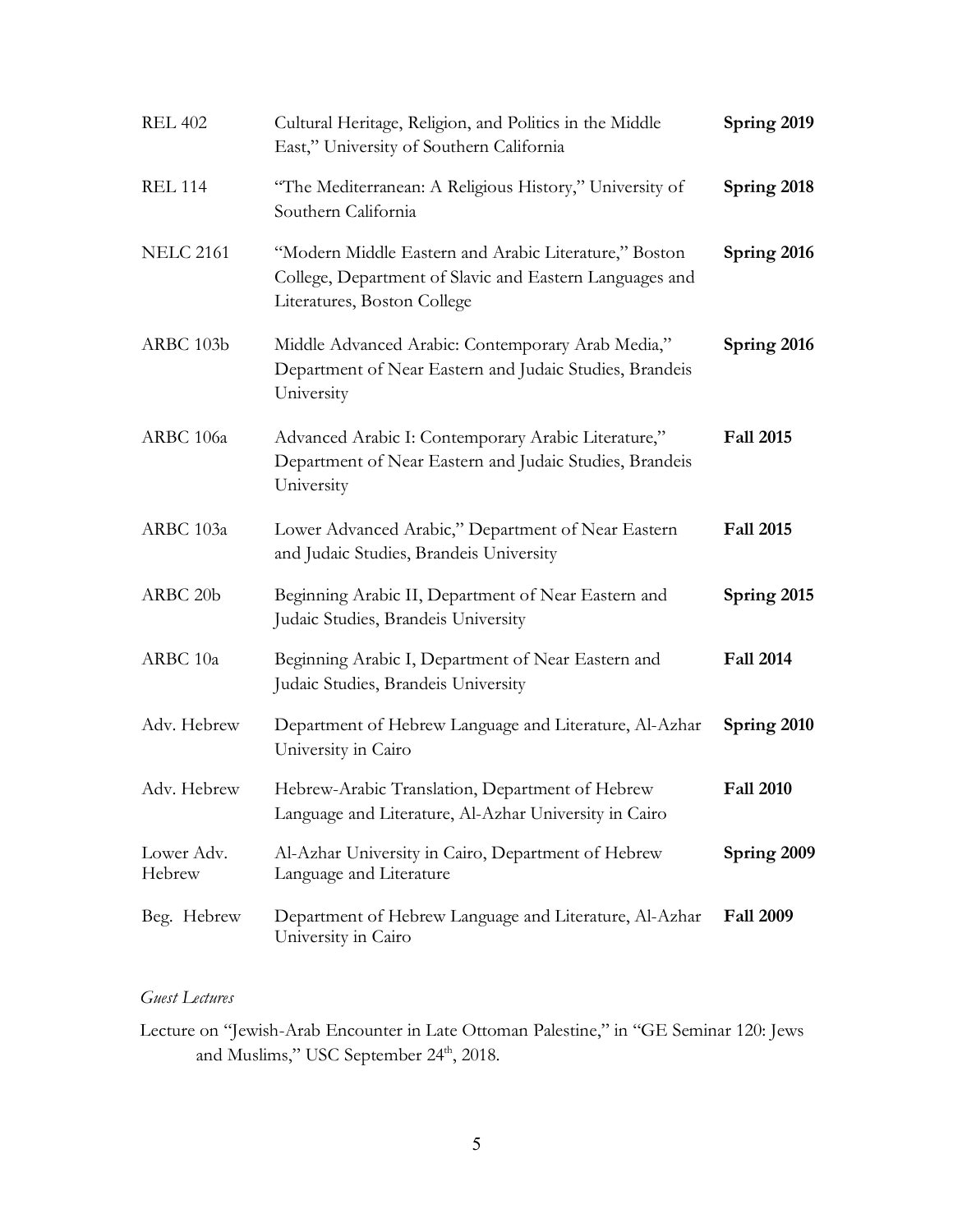- Lecture on "A Land without a People for a People without a Land," in "JS370: Digs and Disputes: Politics and Archaeology of Digging in Israel," USC, Feb 15<sup>th</sup>, 2018.
- Lecture on various forms of Jewish interaction with Islamic civilization, in *"*The Jewish Views of Islam," Dartmouth College, October 13<sup>th</sup>, 2015.
- Lecture on Jewish Orientalization in "The Jewish View of Islam," Dartmouth College, Fall 2015.
- Lecture on the genesis of the Palestinian refugee problem, in "Sociology of the Israeli-Palestinian Conflict," Dartmouth College, October 15<sup>th</sup>, 2015.
- Lecture on the making of Israeli militarism before and after the declaration of the State of Israel, in "Sociology of the Israeli-Palestinian Conflict," Dartmouth College, Oct 1st, 2015.
- Lecture on origins of the Israeli polity in "Sociology of the Israeli-Palestinian Conflict," Dartmouth College, Sept 29<sup>th</sup>, 2015.

#### *Teaching Assistantships*

"Under Crescent and Cross: The History of the Jews in the Middle Ages," instructor Jonathan Decter, Brandeis University, Department of Near Eastern and Judaic Studies, Fall 2013

- "Introduction to the Qur'ān," instructor: Joseph Lumbard, Brandeis University, Department of Near Eastern and Judaic Studies, Spring 2012
- Lecturer Assistant, Department of Hebrew Language and Literature, Languages and Translation College at Al-Azhar University, Cairo, Egypt, 2009-2011
- Teaching Assistant, Department of Hebrew Language and Literature, Languages and Translation College at Al-Azhar University, Cairo. 2006-March, 2009

#### *Community Teaching*

Islamic Studies Lecturer at "The Development of Egyptian Life," a non-profit organization specializing in promoting Arabic and Islamic Studies in Egyptian society in creative ways outside the academy, Giza, Egypt, 2003-2011

### **SERVICE TO PROFESSION**

#### **Association for Middle Eastern Studies**

Panel Organizer, "Representations of Jews in the Twenty-First Arabic Literary Works," Washington DC, 2017

#### **Association for Israel Studies**

Panel Organizer, "Land, Nature, and the Palestinian/Arab Other in Jewish Culture," Boston, 2017.